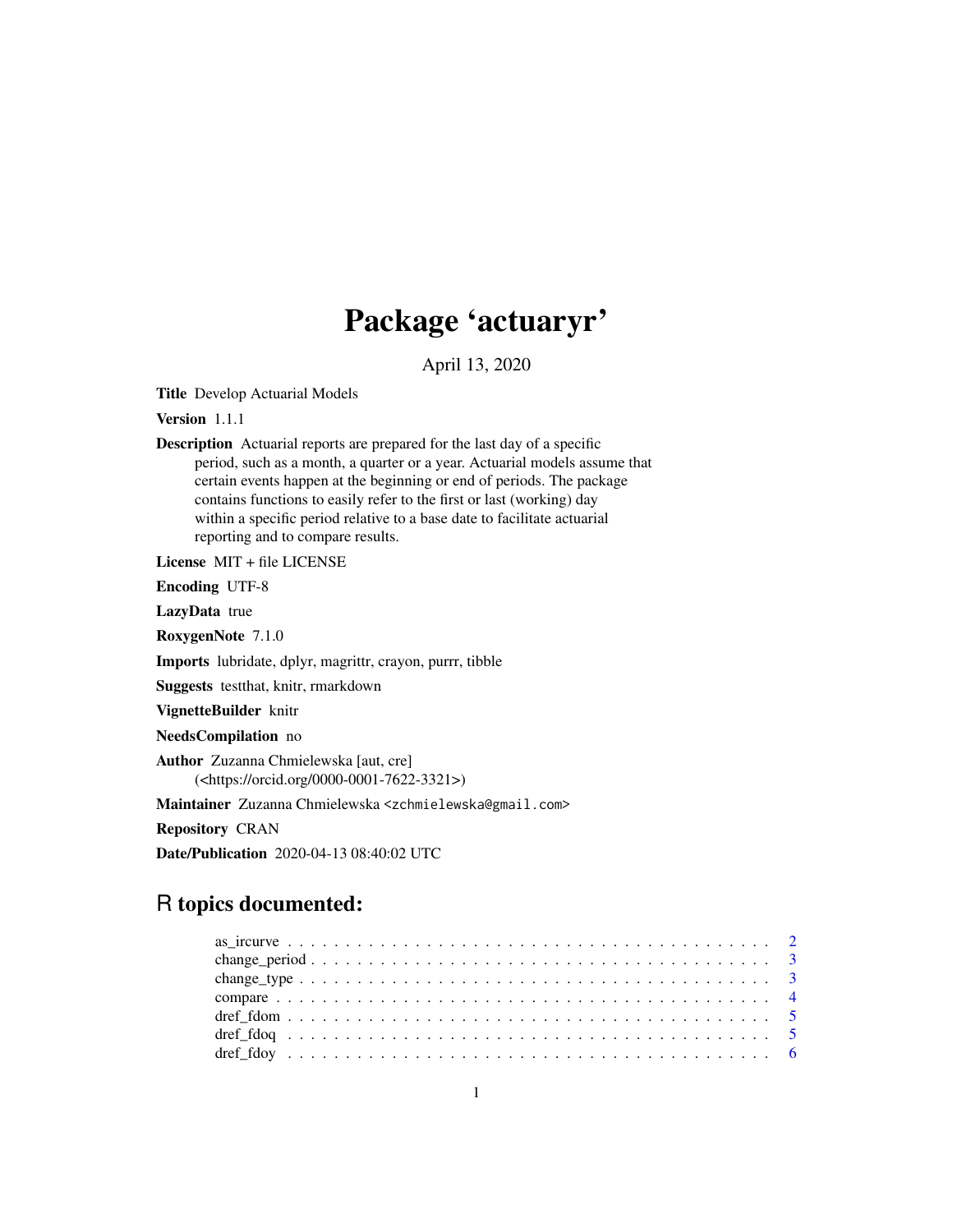#### <span id="page-1-0"></span>2 as\_ircurve ass\_ircurve

| Index | 13 |
|-------|----|

as\_ircurve *Create an interest rates curve*

#### Description

Creates an object of class ircurve which represents in interest rates curve. The curve cosists of interest rates and is of type either "forward" or "spot". The interest rates curve can be for monthly or yearly periods.

#### Usage

as\_ircurve(rates = double(), type = "forward", period = "year")

#### Arguments

| rates  | vector of rates     |
|--------|---------------------|
| type   | "forward" or "spot" |
| period | "year" or "month"   |

#### Value

Interest rates curve, an object of class ircurve.

#### Examples

```
as_ircurve(c(0.01, 0.015))
as\_ircurve(c(0.002, 0.001), type = "spot", period = "month")
```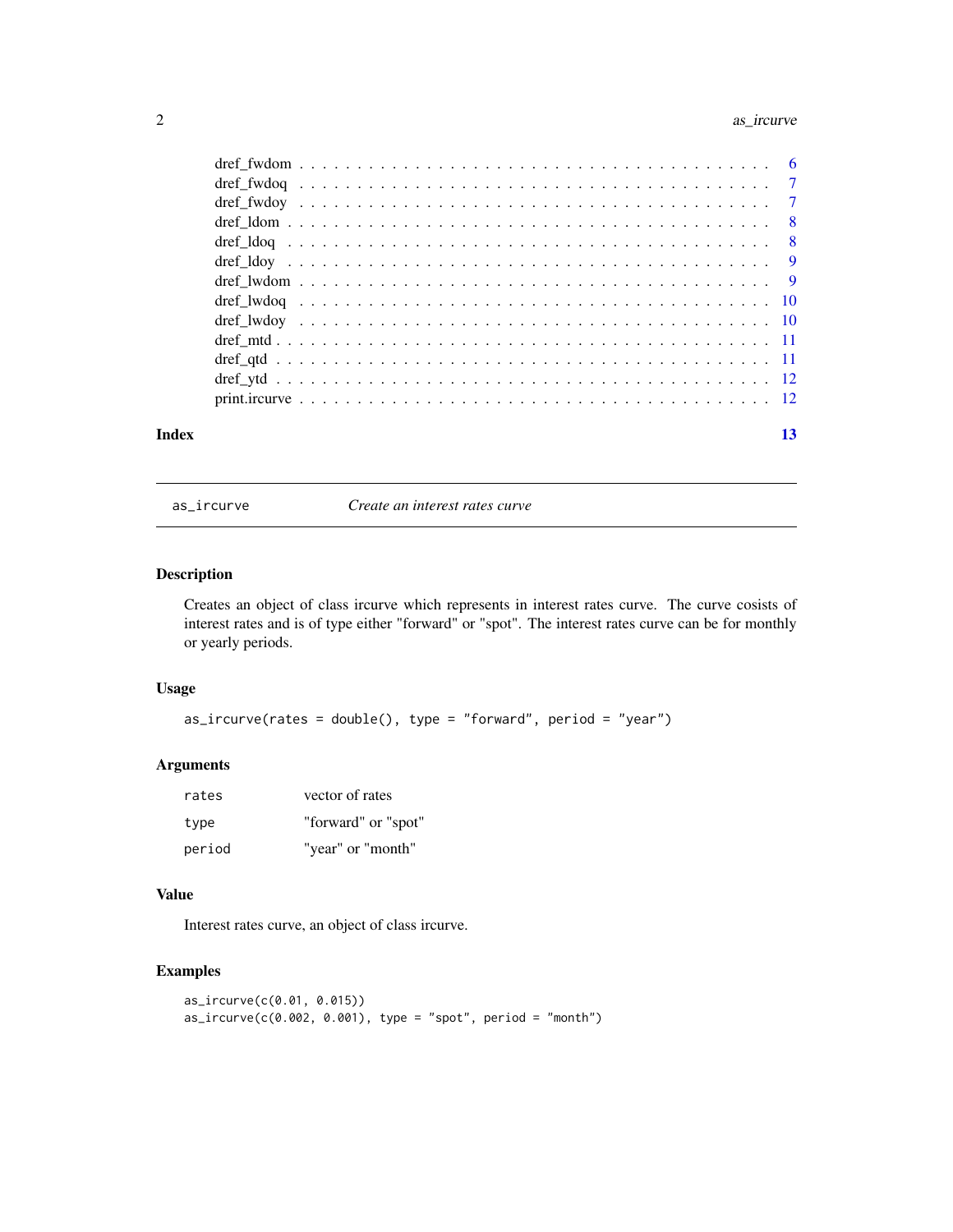<span id="page-2-0"></span>

Changes the period of an interest rates curve (object of class ircurve) from year to monthl or vice versa.

#### Usage

```
change_period(ircurve, to)
```
#### Arguments

| ircurve | an object of class ircurve |
|---------|----------------------------|
| to      | "year" or "month"          |

#### Value

An object of class ircurve with changed type.

#### Examples

```
my_ircurve <- as_ircurve(rep(0.01, 12), period = "month")
change_period(my_ircurve, to = "year")
```

| Change the type of an interest rates curve<br>change_type |  |  |  |  |
|-----------------------------------------------------------|--|--|--|--|
|-----------------------------------------------------------|--|--|--|--|

#### Description

Changes the type of an interest rates curve (object of class ircurve) from forward to spot or vice versa.

#### Usage

```
change_type(ircurve, to)
```
#### Arguments

| ircurve | an object of class ircurve |
|---------|----------------------------|
| to      | "forward" or "spot"        |

#### Value

An object of class ircurve with changed type.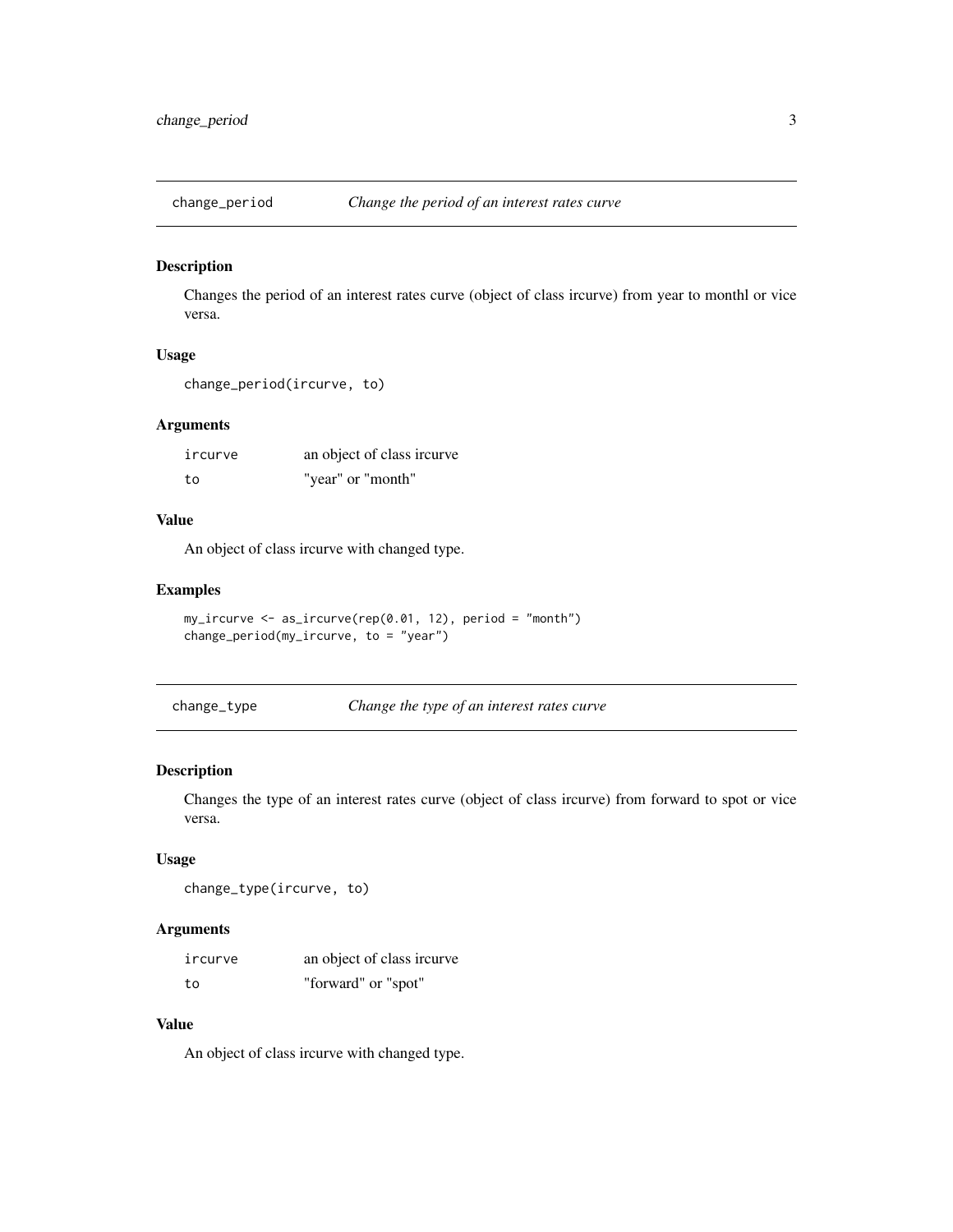#### Examples

```
my\_ircurve \leftarrow a s\_ircurve(c(0.1, 0.2, 0.3), type = "spot")change_type(my_ircurve, to = "forward")
```
compare *Compare two tables*

#### Description

Returns the effect of comparison of the two tables. It gets common columns and number of rows of the two tables. In case of type mismatches, it coerces the weaker type into a stronger type. The output contains the absolute difference for numerical values and the\_same/different for characters.

#### Usage

compare(x, y)

#### Arguments

| X | the first data frame  |
|---|-----------------------|
|   | the second data frame |

#### Value

data frame

#### Examples

```
x <- data.frame(
 a = rep(1, 3),b = rep(2, 3))
y <- data.frame(
 a = rep(2, 3),b = rep(2, 3))
compare(x, y)
```
<span id="page-3-0"></span>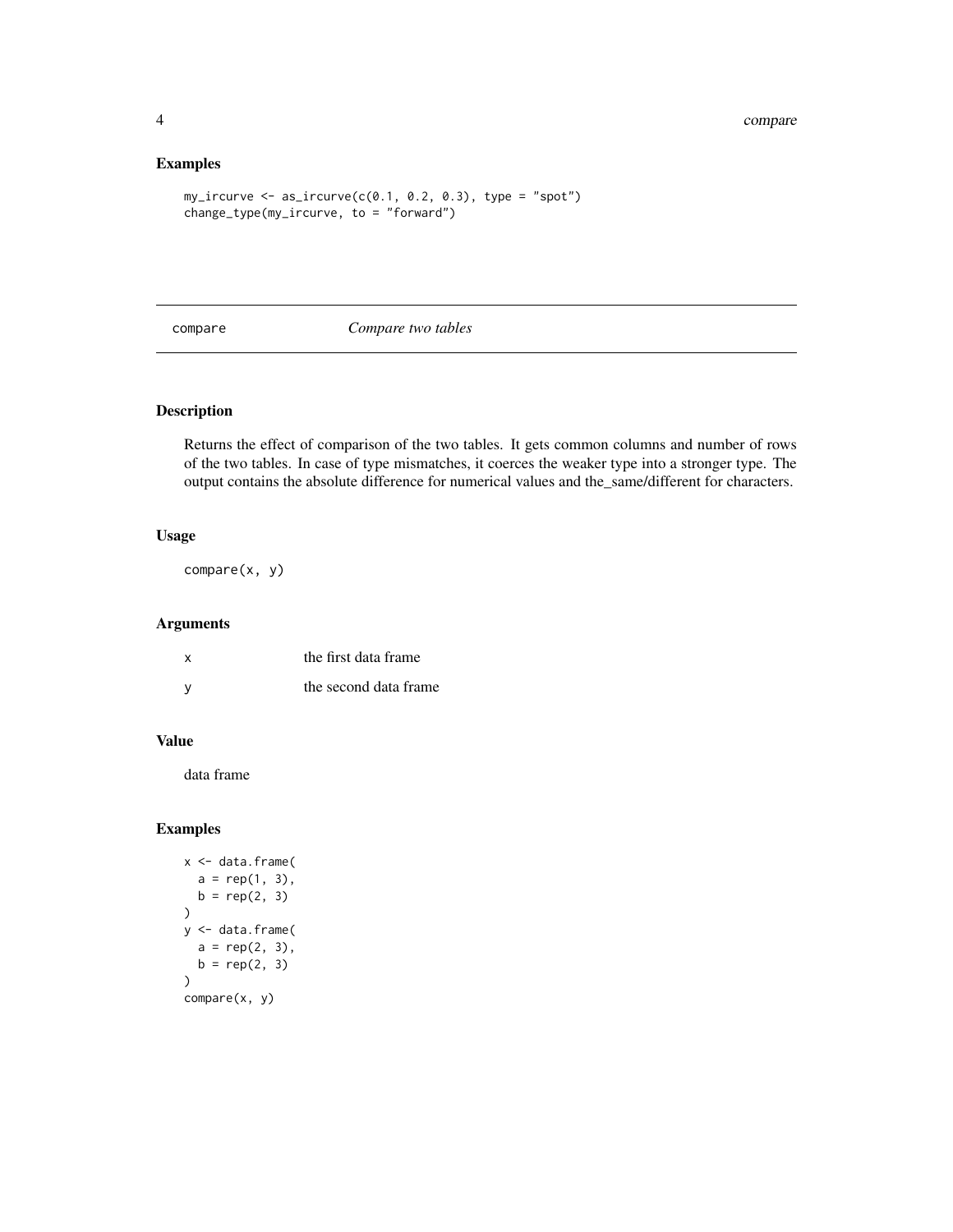<span id="page-4-0"></span>

Returns the first day of a month in reference to the base date.

#### Usage

dref\_fdom(date)

#### Arguments

date base date in format YYYY-MM-DD

#### Value

date

#### Examples

dref\_fdom("2020-09-21")

dref\_fdoq *First day of a quarter*

#### Description

Returns the first day of a quarter in reference to the base date.

#### Usage

dref\_fdoq(date)

#### Arguments

date base date in format YYYY-MM-DD

#### Value

date

#### Examples

dref\_fdoq("2020-09-21")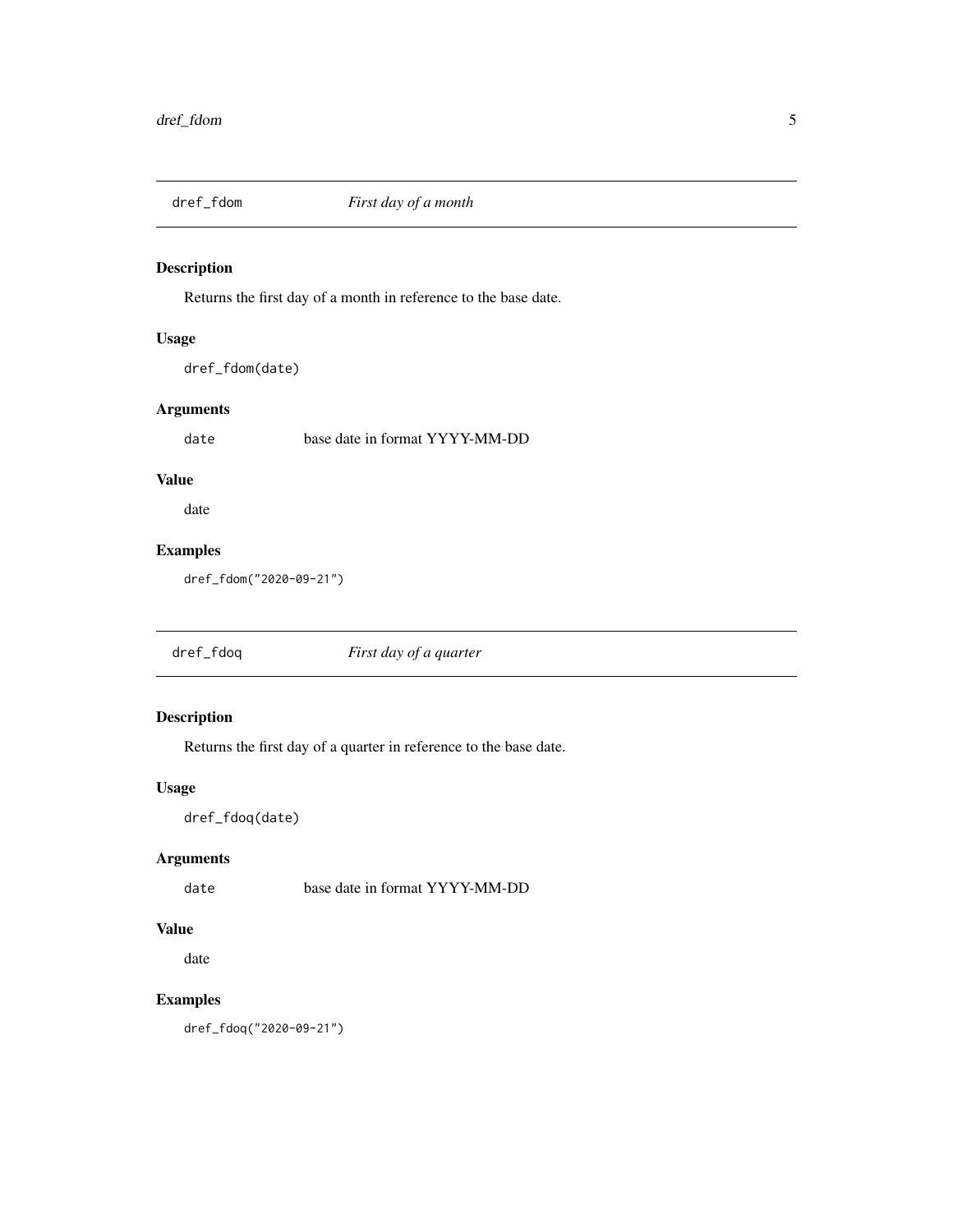<span id="page-5-0"></span>

Returns the first day of a year in reference to the base date.

#### Usage

dref\_fdoy(date)

#### Arguments

date base date in format YYYY-MM-DD

#### Value

date

#### Examples

dref\_fdoy("2020-09-21")

dref\_fwdom *First working day of a month*

#### Description

Returns the first working day of a month in reference to the base date.

#### Usage

dref\_fwdom(date)

#### Arguments

date base date in format YYYY-MM-DD

#### Value

date

#### Examples

dref\_fwdom("2020-11-21")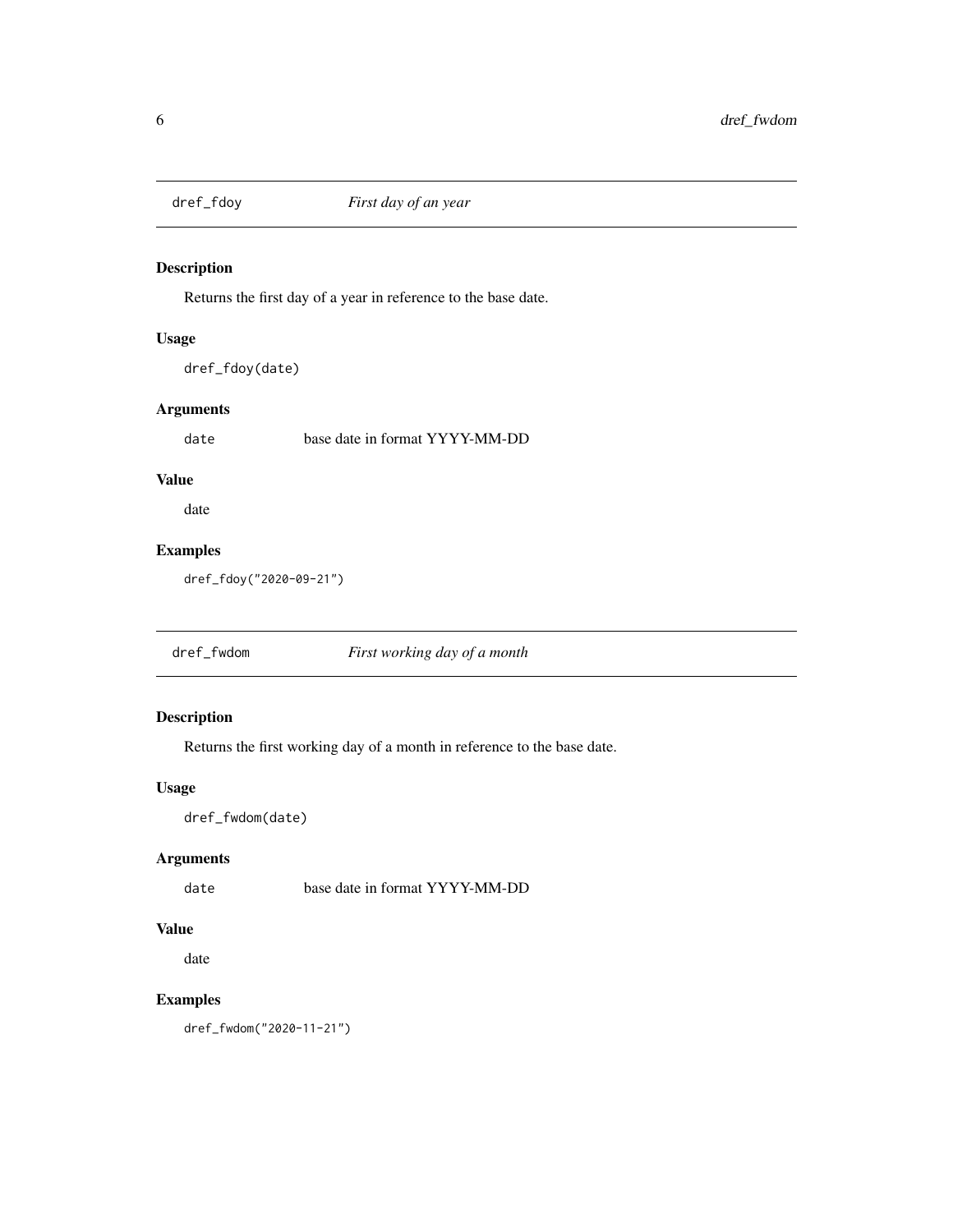<span id="page-6-0"></span>

Returns the first working day of a quarter in reference to the base date.

#### Usage

```
dref_fwdoq(date)
```
#### Arguments

date base date in format YYYY-MM-DD

#### Value

date

#### Examples

dref\_fwdoq("2020-09-21")

dref\_fwdoy *First working day of an year*

#### Description

Returns the first working day of a year in reference to the base date.

#### Usage

dref\_fwdoy(date)

#### Arguments

date base date in format YYYY-MM-DD

#### Value

date

#### Examples

dref\_fwdoy("2022-09-21")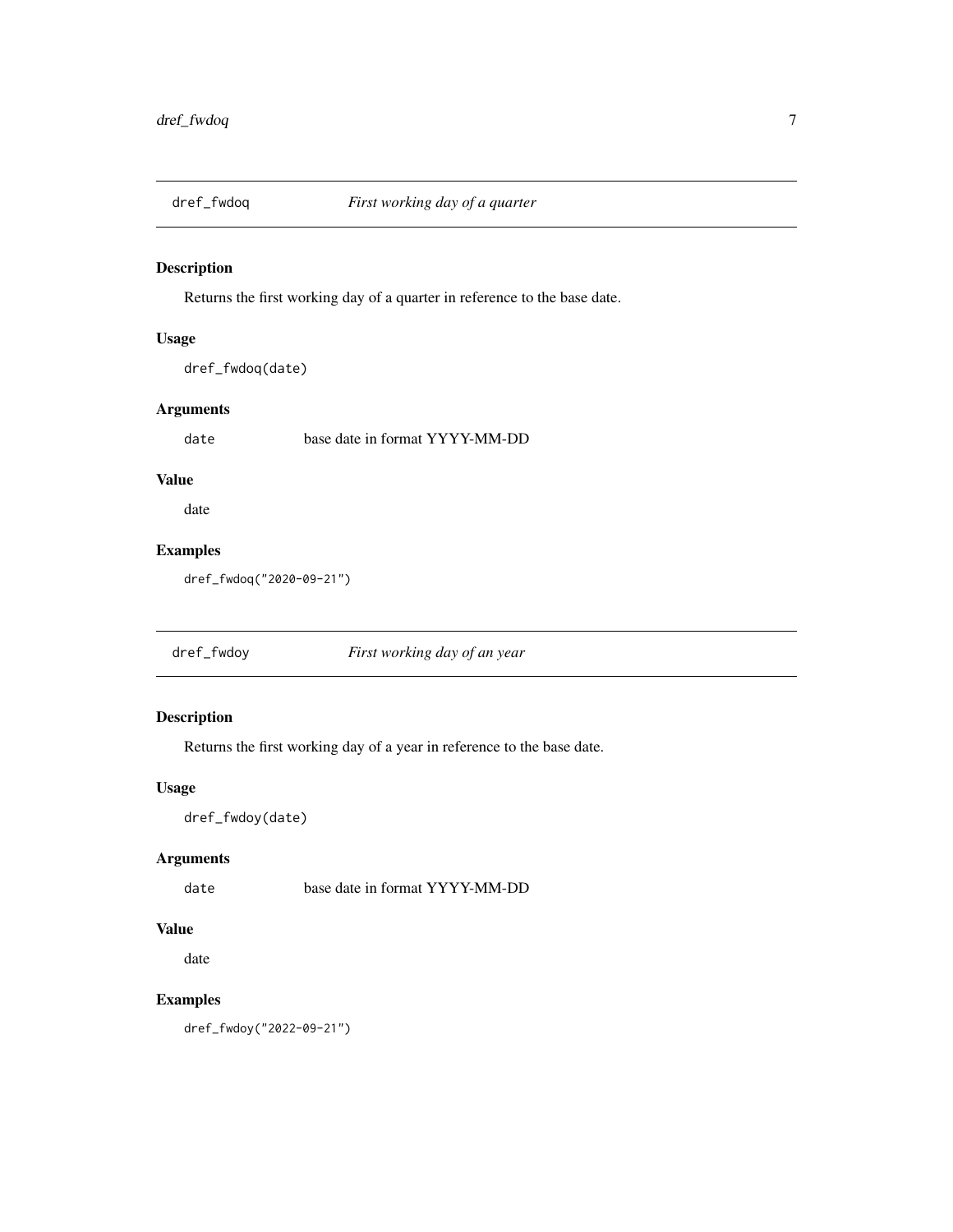<span id="page-7-0"></span>

Returns the last day of a month in reference to the base date.

#### Usage

dref\_ldom(date)

#### Arguments

date base date in format YYYY-MM-DD

#### Value

date

#### Examples

dref\_ldom("2020-09-21")

dref\_ldoq *Last day of a quarter*

#### Description

Returns the last day of a month in reference to the base date.

#### Usage

dref\_ldoq(date)

#### Arguments

date base date in format YYYY-MM-DD

#### Value

date

#### Examples

dref\_ldoq("2020-09-21")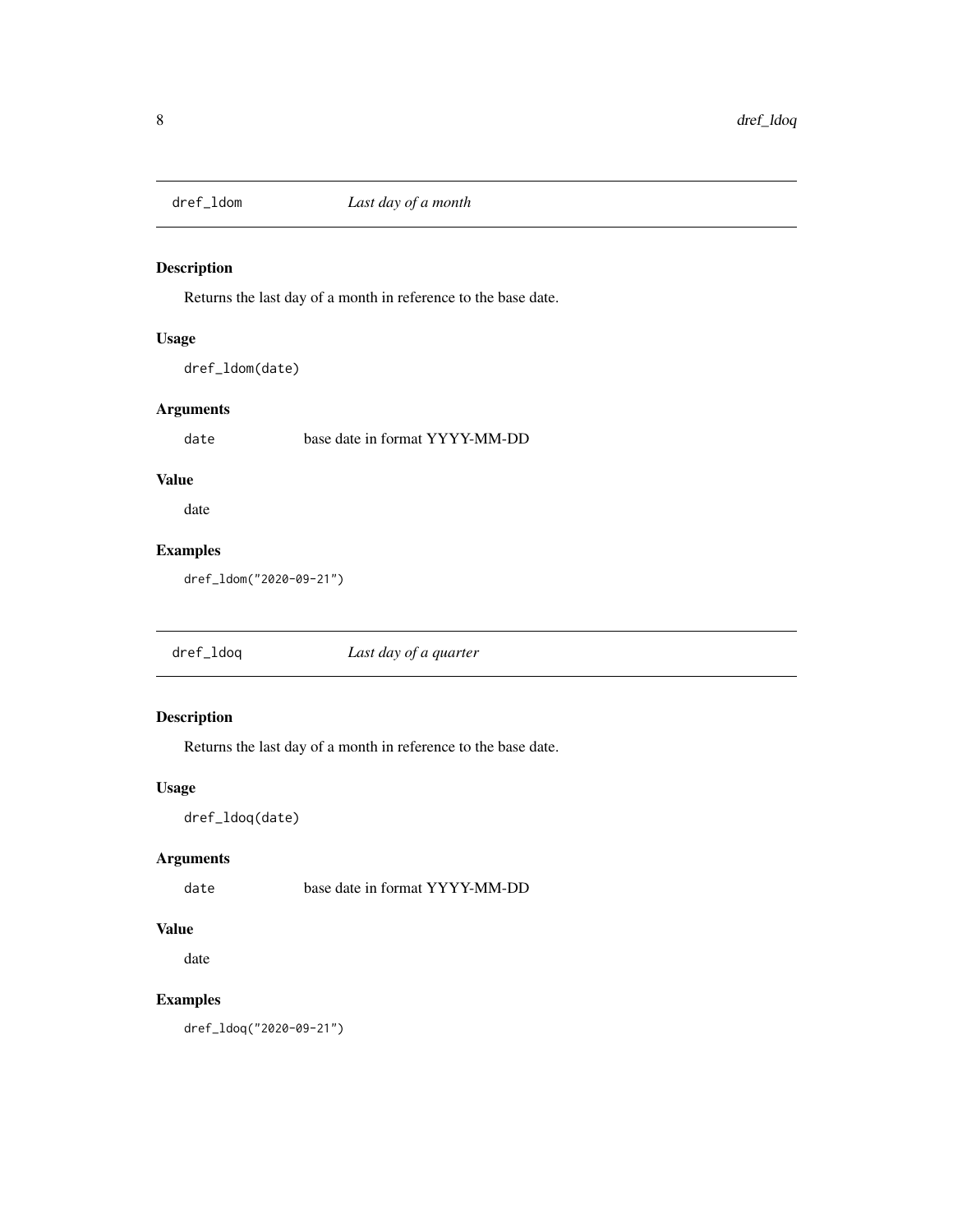<span id="page-8-0"></span>

Returns the last day of a year in reference to the base date.

#### Usage

```
dref_ldoy(date)
```
#### Arguments

date base date in format YYYY-MM-DD

#### Value

date

#### Examples

dref\_ldoy("2020-09-21")

dref\_lwdom *Last working day of a month*

#### Description

Returns the last working day of a month in reference to the base date.

#### Usage

dref\_lwdom(date)

#### Arguments

date base date in format YYYY-MM-DD

#### Value

date

#### Examples

dref\_lwdom("2020-10-21")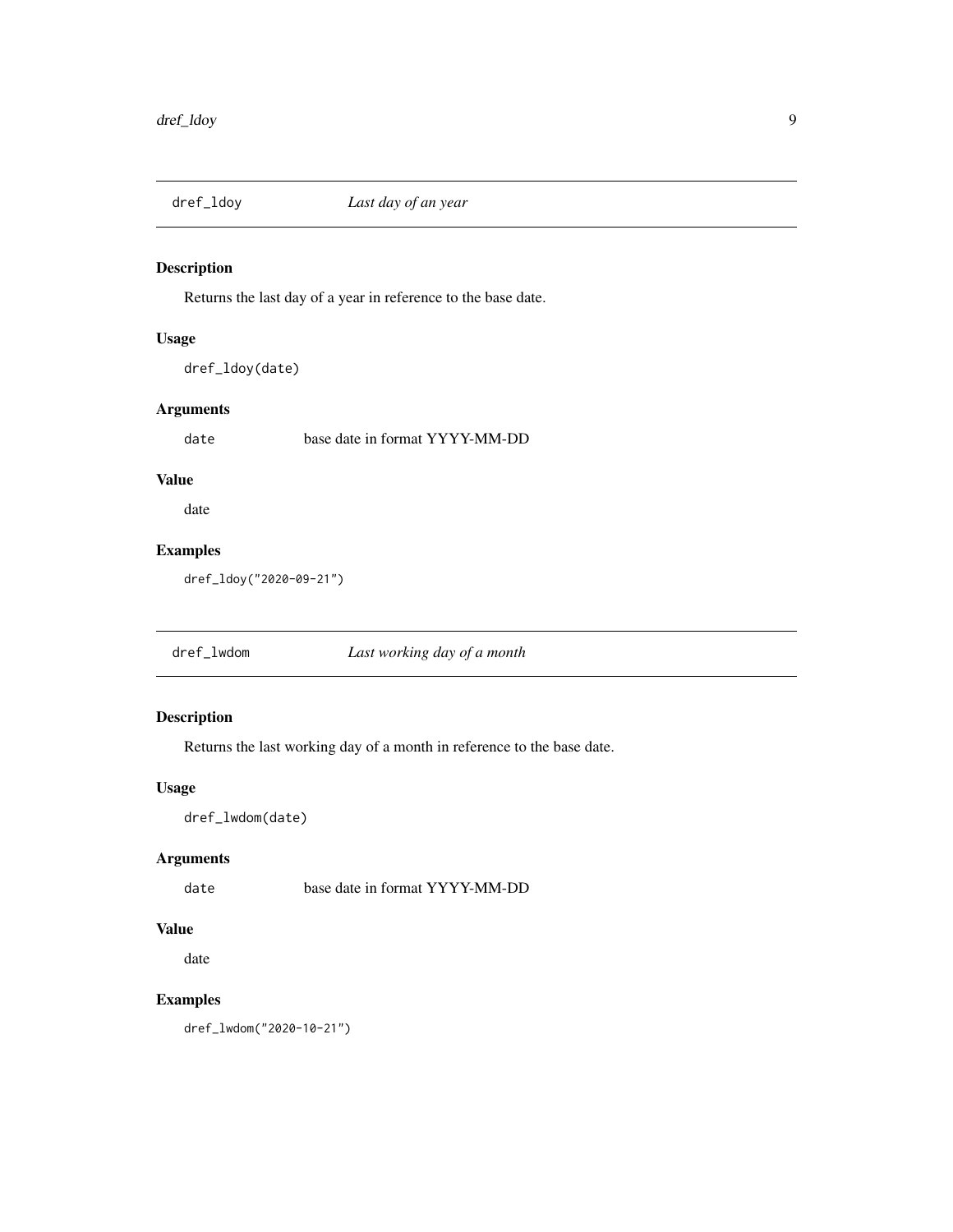<span id="page-9-0"></span>

Returns the last working day of a quarter in reference to the base date.

#### Usage

```
dref_lwdoq(date)
```
#### Arguments

date base date in format YYYY-MM-DD

#### Value

date

#### Examples

dref\_lwdoq("2020-09-21")

dref\_lwdoy *Last working day of an year*

#### Description

Returns the last working day of a year in reference to the base date.

#### Usage

dref\_lwdoy(date)

#### Arguments

date base date in format YYYY-MM-DD

#### Value

date

#### Examples

dref\_lwdoy("2022-09-21")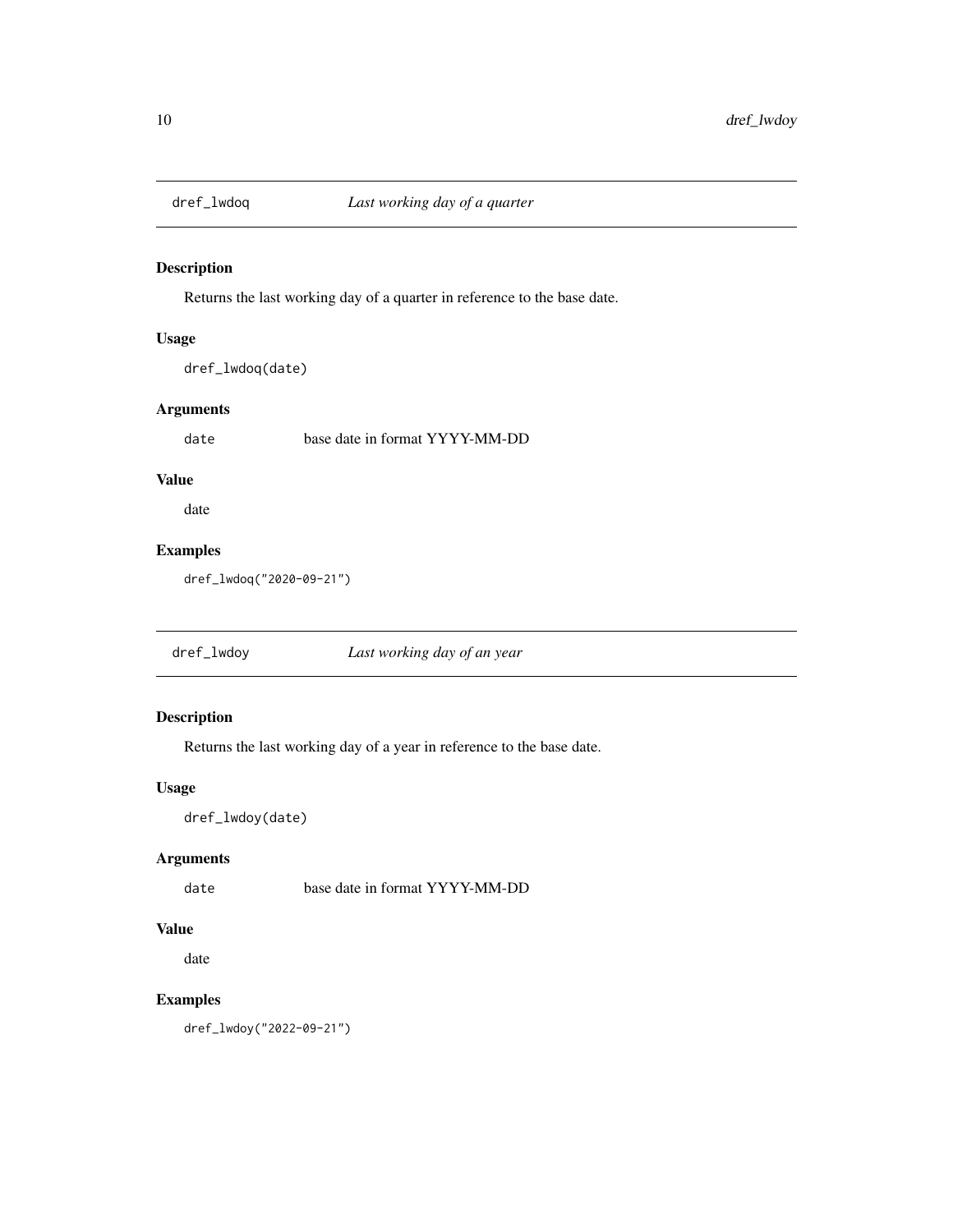<span id="page-10-0"></span>

Returns the last day of the previous month.

#### Usage

dref\_mtd(date)

#### Arguments

date base date in format YYYY-MM-DD

#### Value

date

#### Examples

dref\_mtd("2020-09-21")

dref\_qtd *Quarter to date*

#### Description

Returns the last day of the previous quarter.

#### Usage

dref\_qtd(date)

#### Arguments

date base date in format YYYY-MM-DD

#### Value

date

#### Examples

dref\_qtd("2020-09-21")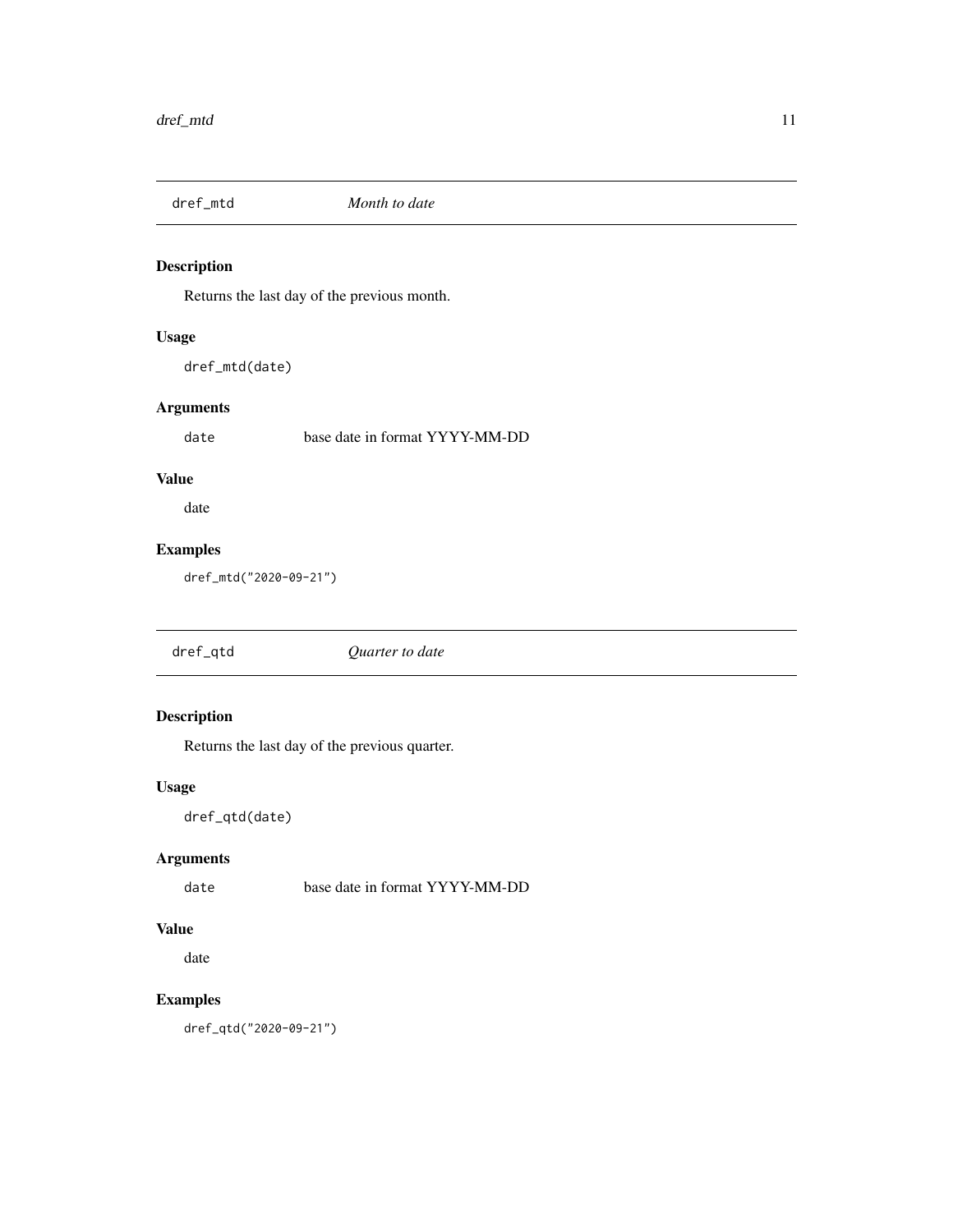<span id="page-11-0"></span>

Returns the last day of the previous year.

#### Usage

dref\_ytd(date)

#### Arguments

date base date in format YYYY-MM-DD

#### Value

date

#### Examples

dref\_ytd("2020-09-21")

print.ircurve *Print ircurve*

#### Description

Print ircurve

#### Usage

## S3 method for class 'ircurve'  $print(x, \ldots)$ 

#### Arguments

|          | an object of class ircurve                        |
|----------|---------------------------------------------------|
| $\cdots$ | further arguments passed to or from other methods |

#### Value

Prints the interest rates curve.

#### Examples

```
my_ircurve <- as_ircurve(c(0.022, 0.018))
print(my_ircurve)
```